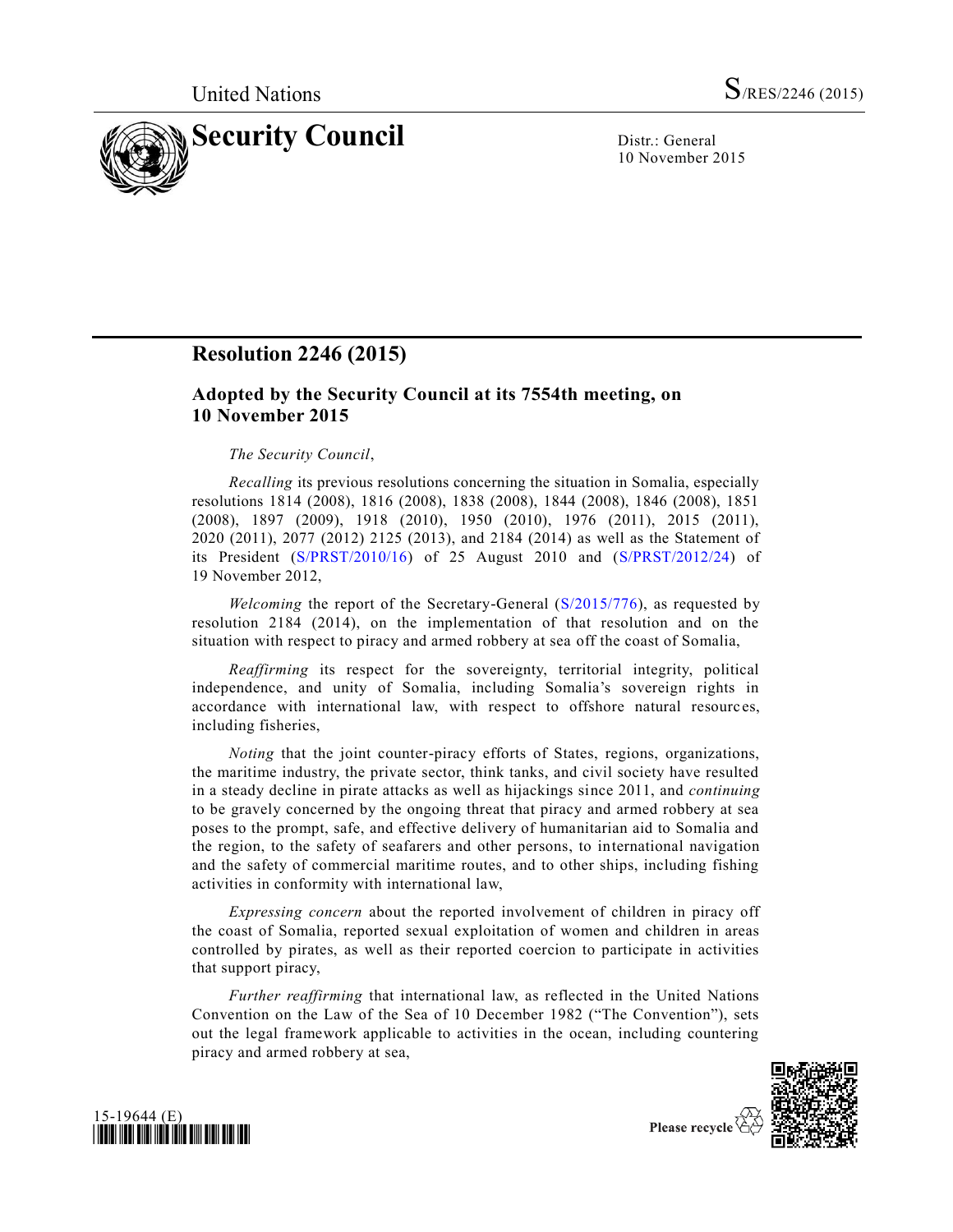*Recognizing* the need to investigate and prosecute not only suspects captured at sea, but also anyone who incites or intentionally facilitates piracy operations, including key figures of criminal networks involved in piracy who plan, organize, facilitate, or illicitly finance or profit from such attacks, and *reiterating* its concern over persons suspected of piracy having been released without facing justice, reaffirming that the failure to prosecute persons responsible for acts of piracy and armed robbery at sea off the coast of Somalia undermines anti-piracy efforts,

*Noting* with concern that the continuing limited capacity and domestic legislation to facilitate the custody and prosecution of suspected pirates after their capture has hindered more robust international action against pirates off the coast of Somalia, too often has led to pirates being released without facing justice, regardless of whether there is sufficient evidence to support prosecution, and reiterating that, consistent with the provisions of The Convention concerning the repression of piracy, the 1988 Convention for the Suppression of Unlawful Acts Against the Safety of Maritime Navigation ("SUA Convention") provides for parties to create criminal offences, establish jurisdiction, and accept delivery of persons responsible for, or suspected of seizing, or exercising control over, a ship by force or threat thereof, or any other form of intimidation,

*Underlining* the primary responsibility of the Somali authorities in the fight against piracy and armed robbery at sea off the coast of Somalia, noting the several requests from Somali authorities for international assistance to counter piracy off its coast, including the letter of 4 November 2014, from the Permanent Representative of Somalia to the United Nations *expressing* the appreciation of Somali authorities to the Security Council for its assistance, expressing their willingness to consider working with other States and regional organizations to combat piracy and armed robbery at sea off the coast of Somalia, and *requesting* that the provisions of resolution 2125 (2013) be renewed for an additional twelve months,

*Welcoming* the participation of the Federal Government of Somalia and regional partners in the 18th plenary session of the Contact Group on Piracy off the Coast of Somalia (CGPCS), hosted by the European Union (EU) in New York City, July 2015,

*Recognizing* the work of the CGPCS and the Law Enforcement Task Force to facilitate the prosecution of suspected pirates, and of the Working Group on Capacity Building of the CGPCS to coordinate judicial, penal, and maritime capacity-building efforts to enable regional states to better tackle piracy,

*Welcoming* the financing provided by the Trust Fund to Support Initiatives of States Combating Piracy off the Coast of Somalia (the Trust Fund) to strengthen regional ability to prosecute suspected pirates and imprison those convicted in accordance with applicable international human rights law, *noting* with appreciation the assistance provided by the United Nations Office of Drugs and Crime (UNODC) Maritime Crime Programme, and being determined to continue efforts to ensure that pirates are held accountable,

*Commending* the efforts of the EU Naval Force (EUNAVFOR) Operation ATALANTA, North Atlantic Treaty Organization Operation Ocean Shield, Combined Maritime Forces' Combined Task Force 151, the counter-piracy activities of the African Union onshore in Somalia and the naval activities of the Southern Africa Development Community, and other States acting in a national capacity in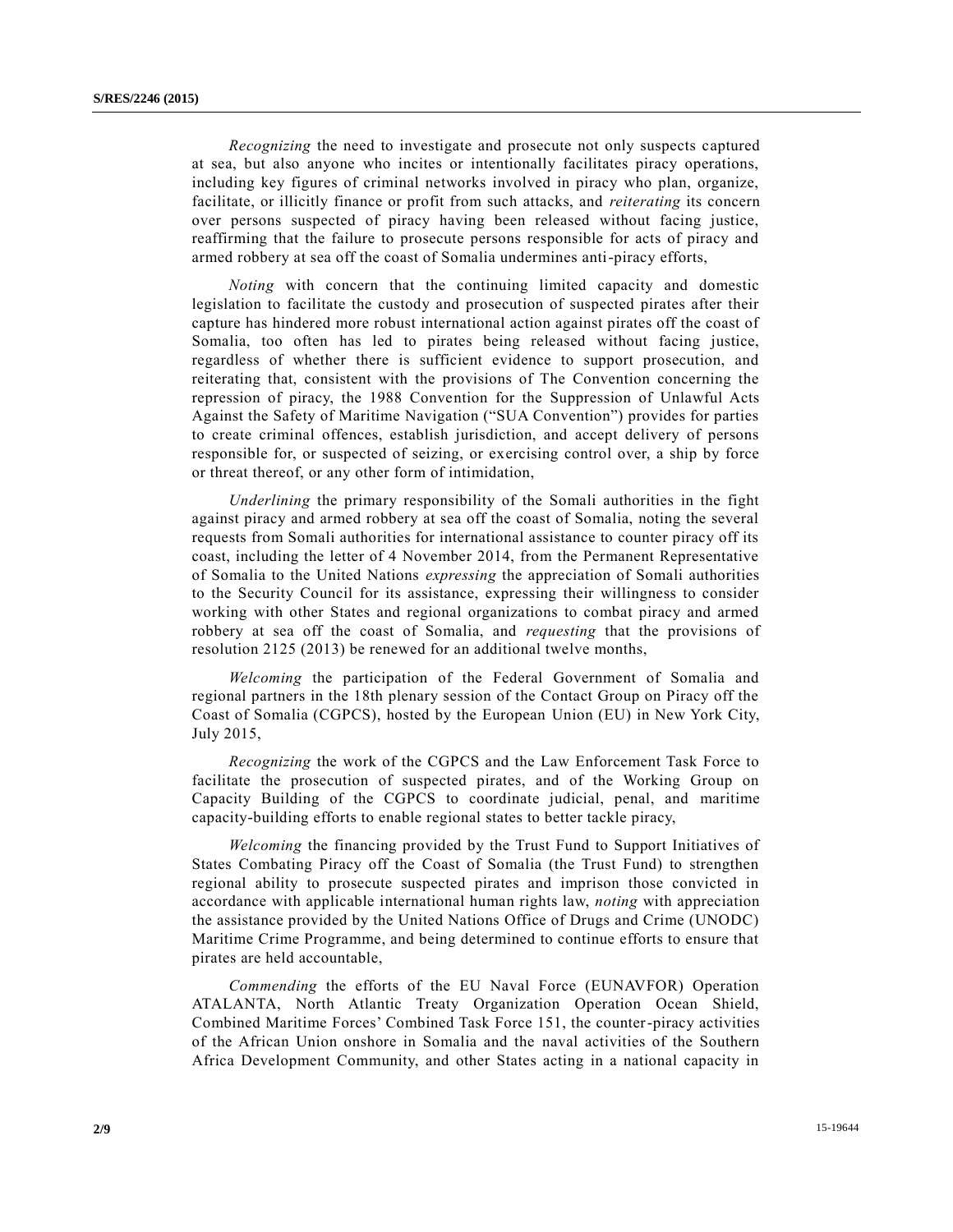cooperation with Somali authorities and each other to suppress piracy and to protect ships transiting through the waters off the coast of Somalia, and *welcoming* the Shared Awareness and Deconfliction Initiative (SHADE) and the efforts of individual countries, including China, India, the Islamic Republic of Iran, Japan, Republic of Korea, and the Russian Federation, which have deployed naval counterpiracy missions in the region,

*Noting* the efforts of flag States for taking measures to permit vessels sailing under their flag transiting the High Risk Area (HRA) to embark vessel protection detachments and privately contracted armed security personnel (PCASP), and to allow charters that favour arrangements that make use of such measures, while urging States to regulate such activities in accordance with applicable international law,

*Noting* that HRA boundaries are set and defined by the insurance and maritime industry, and have been redefined in October 2015,

*Welcoming* the capacity-building efforts in the region made by the International Maritime Organization (IMO) funded Djibouti Code of Conduct, the Trust Fund and the European Union's activities under the EU Mission on Regional Maritime Capacity in the Horn of Africa (EUCAP Nestor), which is working with the Federal Government of Somalia to strengthen its criminal justice system, and *recognizing* the need for all engaged international and regional organizations to coordinate and cooperate fully,

*Supporting* the development of a coastal police force, *noting* with appreciation the efforts made by the IMO and the shipping industry to develop and update guidance, best management practices, and recommendations to assist ships to prevent and suppress piracy attacks off the coast of Somalia, including in the Gulf of Aden, and in relevant parts of the Indian Ocean that are still within the High Risk Area and *recognizing* the work of the IMO and the CGPCS in this regard, *noting* the efforts of the International Organization for Standardization, which has developed industry standards of training and certification for Private Maritime Security Companies when providing PCASP on board ships in high-risk areas, and further welcoming the European Union's EUCAP Nestor, which is working to develop the maritime security capacities of Somalia,

*Underlining* the importance of continuing to enhance the collection, preservation, and transmission to competent authorities of evidence of acts of piracy and armed robbery at sea off the coast of Somalia, and *welcoming* the on-going work of the IMO, INTERPOL, and industry groups to develop guidance to seafarers on preservation of crime scenes following acts of piracy, and *noting* the importance of enabling seafarers to give evidence in criminal proceedings to prosecute acts of piracy,

*Further recognizing* that pirate networks continue to rely on kidnapping and hostage-taking to help generate funding to purchase weapons, gain recruits, and continue their operational activities, thereby jeopardizing the safety and security of civilians and restricting the flow of commerce, and *welcoming* international efforts to coordinate the work of investigators and prosecutors, inter alia, through the Law Enforcement Task Force and collect and share information to disrupt the pirate enterprise, as exemplified by INTERPOL's Global Database on Maritime Piracy, and taking note of the ongoing efforts of the Regional Fusion and Law Enforcement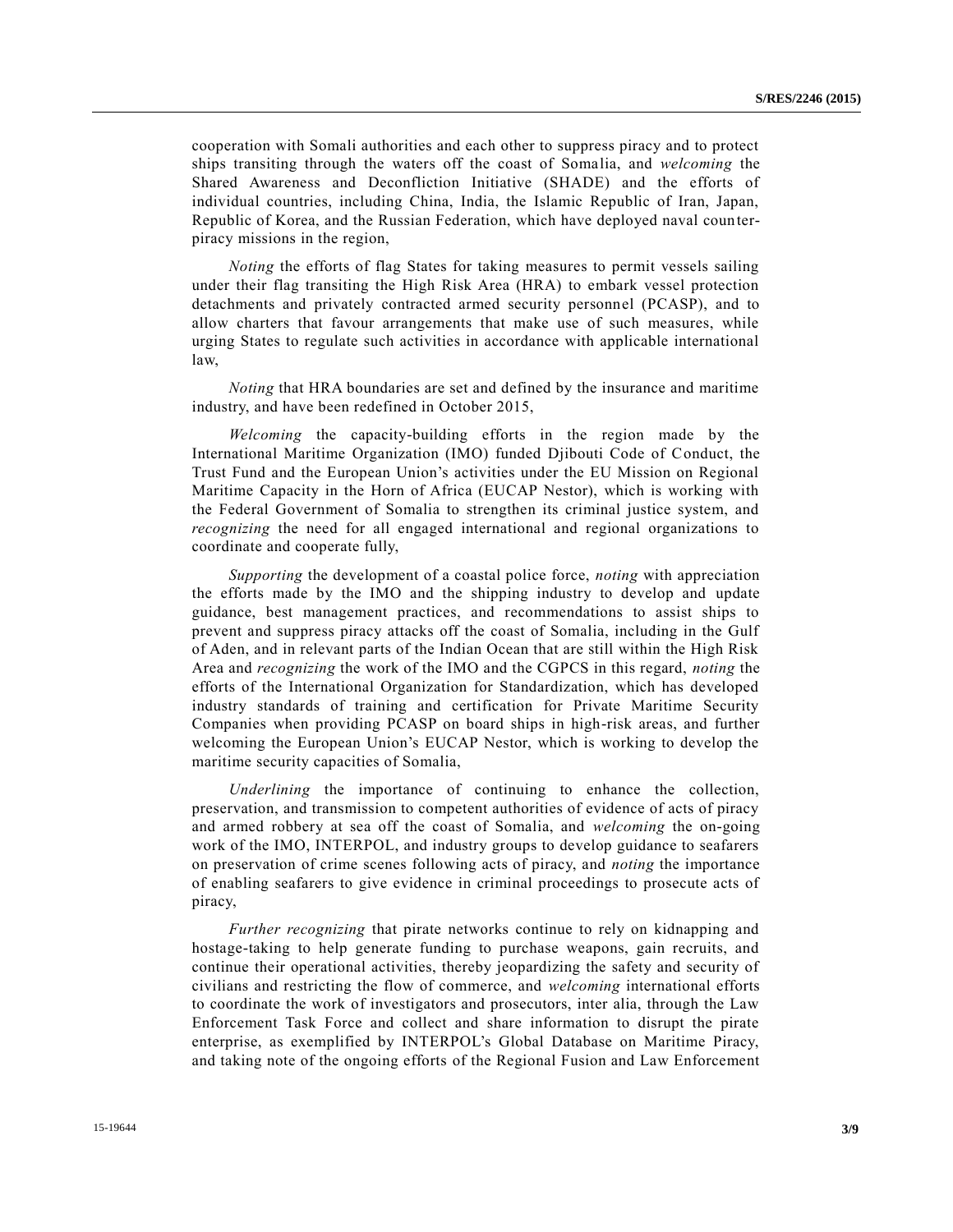Centre for Safety and Security at Sea, hosted by Seychelles to combat piracy and transnational organized crime,

*Reaffirming* international condemnation of acts of kidnapping and hostagetaking, including offences contained within the International Convention against the Taking of Hostages, strongly *condemning* the continuing practice of hostage-taking by pirates operating off the coast of Somalia, expressing serious concern at the inhumane conditions hostages face in captivity, *recognizing* the adverse impact on their families, *calling* for the immediate release of all hostages, and *noting* the importance of cooperation between Member States on the issue of hostage -taking and the prosecution of suspected pirates for taking hostages,

*Commending* Kenya, Mauritius, Tanzania, and Seychelles, for their efforts to prosecute suspected pirates in their national courts, and *noting* with appreciation the assistance provided by the UNODC Maritime Crime Programme, the Trust Fund, and other international organizations and donors, in coordination with the CGPCS, to support Kenya, Mauritius, Seychelles, Tanzania, Somalia, and other States in the region with their efforts to prosecute, or incarcerate in a third State after prosecution elsewhere, pirates, including facilitators and financiers ashore, consistent with applicable international human rights law, and *emphasizing* the need for States and international organizations to further enhance international efforts in this regard,

*Welcoming* the readiness of the national and regional administrations of Somalia to cooperate with each other and with States who have prosecuted suspected pirates with a view to enabling convicted pirates to be repatriated back to Somalia under suitable prisoner transfer arrangements, consistent with applicable international law, including international human rights law, and *acknowledging* the return from Seychelles to Somalia of convicted prisoners willing and eligible to serve their sentences in Somalia,

*Welcoming* the establishment of the Maritime Security Coordination Committee (MSCC), as an important mechanism of information sharing and encourages it to begin work as soon as possible,

*Expressing* serious concern over recent reports of illegal fishing in Somalia's Exclusive Economic Zone (EEZ), and *noting* the complex relationship between illegal fishing and piracy,

*Recognizing* the ongoing efforts of the Federal Government of Somalia towards the development of a legal regime for the distribution of fishing license s, and encouraging further efforts in this regard, with the support of the international community,

*Recalling* the reports of the Secretary General which illustrate the seriousness of piracy and armed robbery at sea off the coast of Somalia and provide use ful guidance for the investigation and prosecution of pirates, including on specialized anti-piracy courts,

*Stressing* the need for States to consider possible methods to assist the seafarers who are victims of pirates, and welcoming in this regard the efforts of the "Hostage Support Programme" and the Piracy Survivor Family Fund launched at the 2014 CGPCS to provide support to hostages during their release and return home, as well as to their families throughout the hostage situation,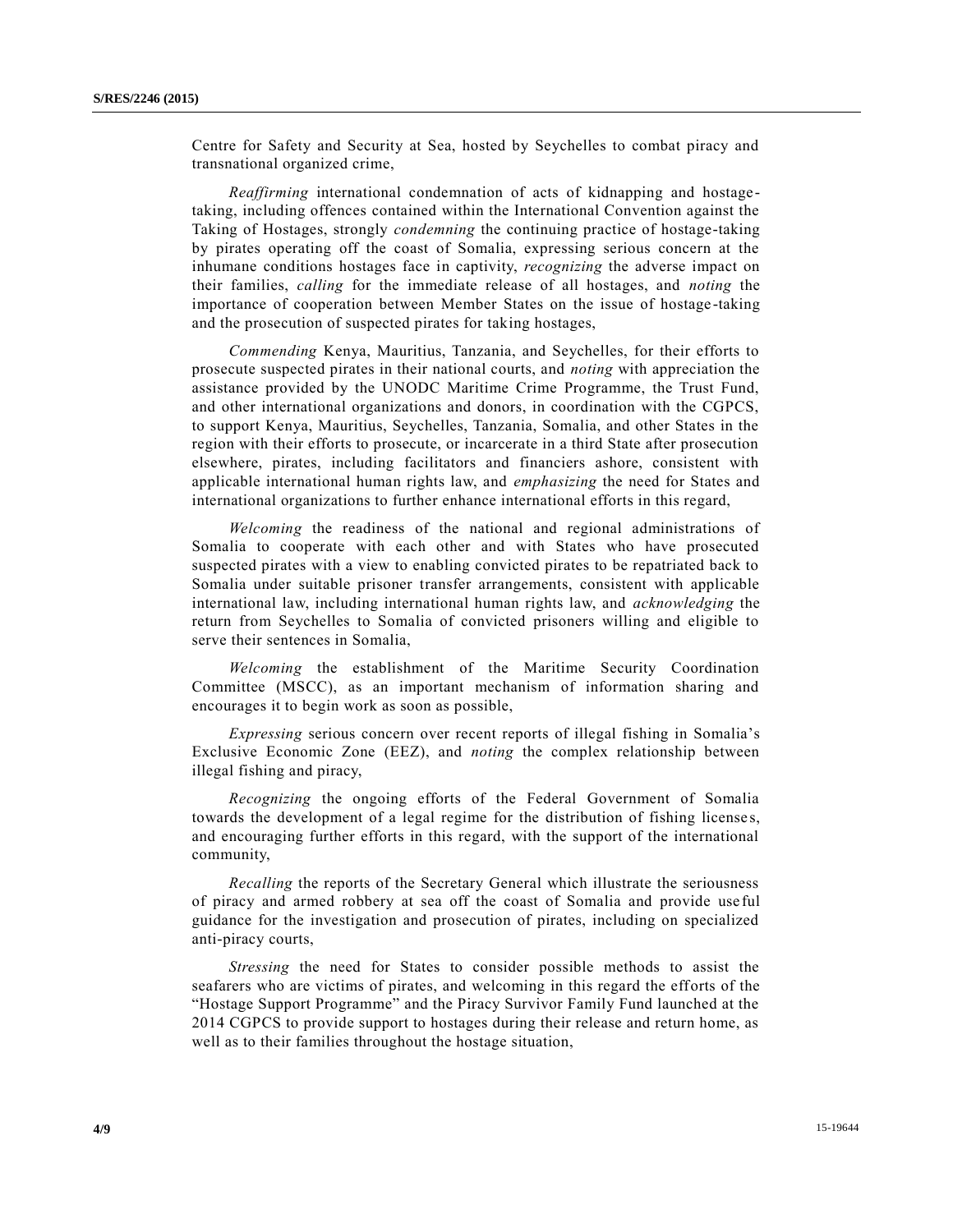*Recognizing* the progress made by the CGPCS and UNODC in the use of public information tools to raise awareness of the dangers of piracy and highlight the best practices to eradicate this criminal phenomenon,

*Further noting* with appreciation the on-going efforts by UNODC to support efforts to enhance Somalia's maritime security and law enforcement capacities, and also *noting* efforts by UNODC and UNDP and the funding provided by the Trust Fund, the European Union, the United Kingdom, the United States, and other donors to develop regional judicial and law enforcement capacity to investigate, arrest, and prosecute suspected pirates and to incarcerate convicted pirates consistent with applicable international human rights law,

*Bearing in mind* the Djibouti Code of Conduct concerning the Repression of Piracy and Armed Robbery against Ships in the Western Indian Ocean and the Gulf of Aden, *noting* the operations of information-sharing centres in Yemen, Kenya, and Tanzania, *recognizing* the efforts of signatory States to develop the appropriate regulatory and legislative frameworks to combat piracy, enhance their capacity to patrol the waters of the region, interdict suspect vessels, and prosecute suspected pirates,

*Emphasizing* that peace and stability within Somalia, the strengthening of State institutions, economic and social development, and respect for human rights and the rule of law are necessary to create the conditions for a durable eradication of piracy and armed robbery at sea off the coast of Somalia, and further *emphasizing* that Somalia's long-term security rests with the effective development by Somali authorities of the Somali National Security Forces,

*Welcoming* the Padang Communique and Maritime Cooperation Declaration adopted by the Indian Ocean Rim Association (IORA) at its 15th Council of Ministers meeting, which call upon members to support and strengthen cooperation to address maritime challenges including piracy and illegal trafficking of drugs, and which note Somalia's impending membership in the IORA before its next Council of Ministers meeting, thereby strengthening Somalia's cooperation with its neighbours on maritime safety and security,

*Recognizing* that the ongoing instability in Somalia and the acts of piracy and armed robbery at sea off its coast are inextricably linked, and stressing the need to continue the comprehensive response by the international community to repress piracy and armed robbery at sea and tackle its underlying causes, and further *recognizing* the need to undertake long-term and sustainable efforts to repress piracy and the need to create adequate economic opportunities for the citizens of Somalia,

*Determining* that the incidents of piracy and armed robbery at sea off the coast of Somalia, as well as the activity of pirate groups in Somalia, are an important factor exacerbating the situation in Somalia, which continues to constitute a threat to international peace and security in the region,

*Acting* under Chapter VII of the Charter of the United Nations,

1. *Reiterates* that it condemns and deplores all acts of piracy and armed robbery at sea off the coast of Somalia;

2. *While noting* improvements in Somalia, *recognizes* that piracy exacerbates instability in Somalia by introducing large amounts of illicit cash that fuels additional crime and corruption;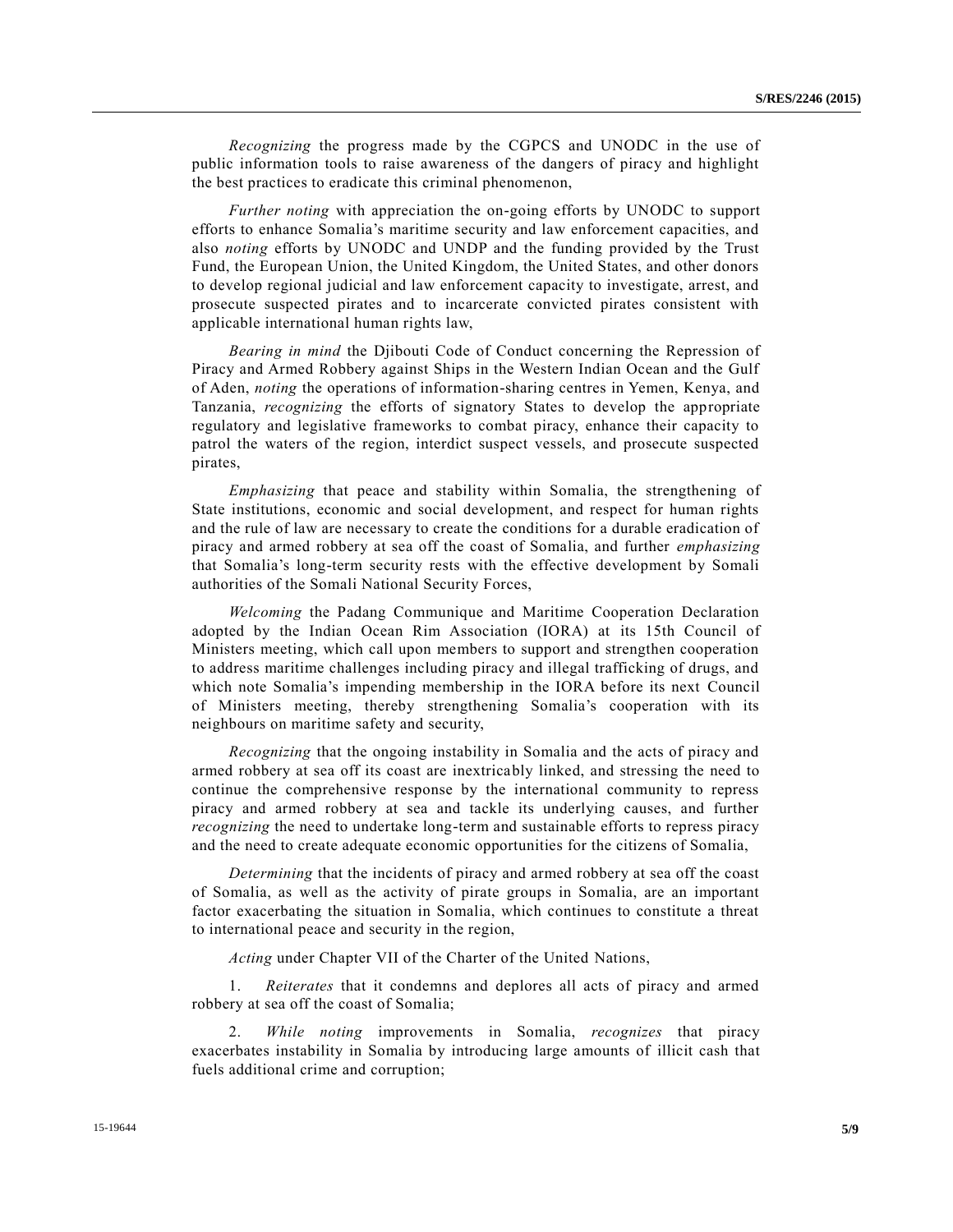3. *Stresses* the need for a comprehensive response to prevent and suppress piracy and tackle its underlying causes by the international community;

4. *Underlines* the primary responsibility of the Somali authorities in the fight against piracy and armed robbery at sea off the coast of Somalia, *welcomes* the draft coast guard law which the Somali authorities, with the support of the European Union Naval Force (EUNAVFOR) Operation Atalanta and EUCAP Nestor have submitted to the Council of Ministers for approval by Parliament and *urges* the Somali authorities, to continue their work to pass a comprehensive set of anti-piracy and maritime laws without further delay and establish security forces with clear roles and jurisdictions to enforce these laws and to continue to develop, with international support as appropriate, the capacity of Somali courts to investigate and prosecute persons responsible for acts of piracy and armed robbery, including key figures of criminal networks involved in piracy who plan, organize, facilitate, or illicitly finance or profit from such attacks;

5. *Recognizes* the need to continue investigating and prosecuting those who plan, organize, or illicitly finance or profit from pirate attacks off the coast of Somalia, including key figures of criminal networks involved in piracy, *urges* States, working in conjunction with relevant international organizations, to adopt legislation to facilitate prosecution of suspected pirates off the coast of Somalia;

6. *Calls upon* the Somali authorities to interdict, and upon interdiction to have mechanisms in place to safely return effects seized by pirates, investigate and prosecute pirates and to patrol the territorial waters off the coast of Somalia to prevent and suppress acts of piracy and armed robbery at sea;

7. *Calls upon* the Somali authorities to make all efforts to bring to justice those who are using Somali territory to plan, facilitate, or undertake criminal acts of piracy and armed robbery at sea, and calls upon Member States to assist Somalia, at the request of Somali authorities and with notification to the Secretary-General, to strengthen maritime capacity in Somalia, including regional authorities and, stresses that any measures undertaken pursuant to this paragraph shall be consistent with applicable international law, in particular international human rights law;

8. *Calls upon* States to cooperate also, as appropriate, on the issue of hostage taking, and the prosecution of suspected pirates for taking hostages;

9. *Calls for* the immediate and unconditional release of all seafarers held hostage by Somali pirates, and further calls upon the Somali authorities and all relevant stakeholders to redouble their efforts to secure their safe and immediate release;

10. *Welcomes* the initiative of the Seychelles authorities to establish a court for piracy and maritime crime and further *welcomes* the commencing of the first trial before it;

11. *Recognizes* the need for States, international and regional organizations, and other appropriate partners to exchange evidence and information for anti-piracy law enforcement purposes with a view to ensuring effective prosecution of suspected, and imprisonment of convicted, pirates and with a view to the arrest and prosecution of key figures of criminal networks involved in piracy who plan, organize, facilitate, or illicitly finance and profit from piracy operations, and keeps under review the possibility of applying targeted sanctions against individuals or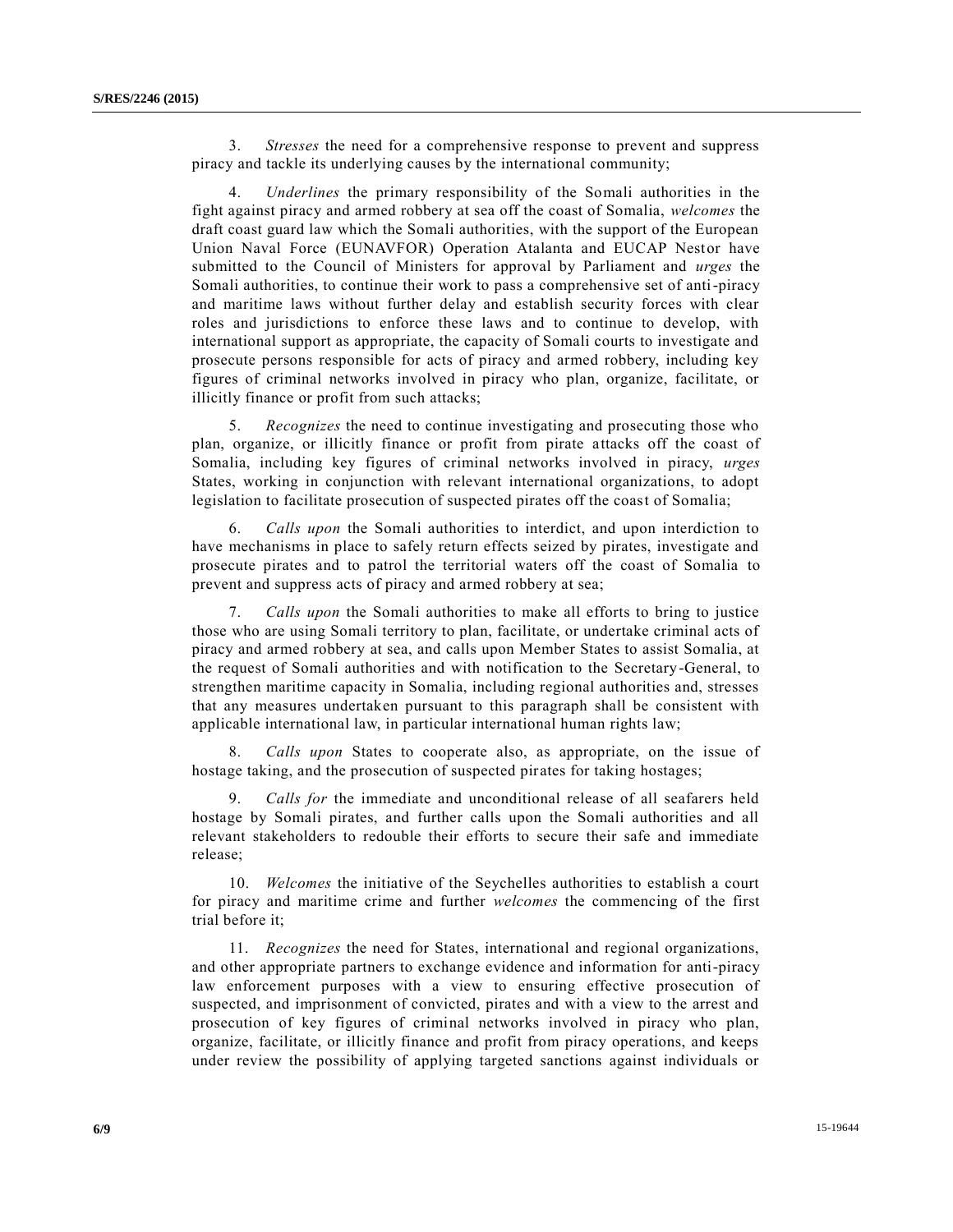entities that plan, organize, facilitate, or illicitly finance or profit from piracy operations if they meet the listing criteria set out in paragraph 43 of resolution 2093 (2013), and *calls* upon all States to cooperate fully with the Somalia and Eritrea Monitoring Group, including on information-sharing regarding possible violations of the arms embargo or charcoal ban;

12. *Renews* its call upon States and regional organizations that are able to do so to take part in the fight against piracy and armed robbery at sea off the coast of Somalia, in particular, consistent with this resolution and international law, by deploying naval vessels, arms, and military aircraft, by providing basing and logistical support for counter-piracy forces, and by seizing and disposing of boats, vessels, arms, and other related equipment used in the commission of piracy and armed robbery at sea off the coast of Somalia, or for which there are reasonable grounds for suspecting such use;

13. *Highlights* the importance of coordination among States and international organizations in order to deter acts of piracy and armed robbery at sea off the coast of Somalia, commends the work of the CGPCS to facilitate such coordination in cooperation with the IMO, flag States, and Somali authorities, and urges continued support of these efforts;

14. *Encourages* Member States to continue to cooperate with Somali authorities in the fight against piracy and armed robbery at sea, notes the primary role of Somali authorities in the fight against piracy and armed robbery at sea off the coast of Somalia, and *decides* that, for a further period of twelve months from the date of this resolution to renew the authorizations as set out in paragraph 10 of resolution 1846 (2008) and paragraph 6 of resolution 1851 (2008), as renewed by paragraph 7 of resolution 1897 (2009), paragraph 7 of resolution 1950 (2010), paragraph 9 of resolution 2020 (2011), paragraph 12 of resolution 2077 (2012), paragraph 12 of resolution 2125 (2013), and paragraph 13 of resolution 2184 (2014) granted to States and regional organizations cooperating with Somali authorities in the fight against piracy and armed robbery at sea off the coast of Somalia, for which advance notification has been provided by Somali authorities to the Secretary-General;

15. *Affirms* that the authorizations renewed in this resolution apply only with respect to the situation in Somalia and shall not affect the rights, obligations, or responsibilities of Member States under international law, including any rights or obligations under The Convention, with respect to any other situation, and underscores in particular that this resolution shall not be considered as establishing customary international law; and affirms further that such authorizations have been renewed based on the receipt of the 4 November 2014 letter conveying the consent of Somali authorities;

16. *Decides* that the arms embargo on Somalia imposed by paragraph 5 of resolution 733 (1992) and further elaborated upon by paragraphs 1 and 2 of resolution 1425 (2002) and modified by paragraphs 33 to 38 of resolution 2093 does not apply to supplies of weapons and military equipment or the provision of assistance destined for the sole use of Member States, international, regional, and subregional organizations undertaking measures in accordance with paragraph 14 above;

17. *Requests* that cooperating States take appropriate steps to ensure that the activities they undertake pursuant to the authorizations in paragraph 14 do not have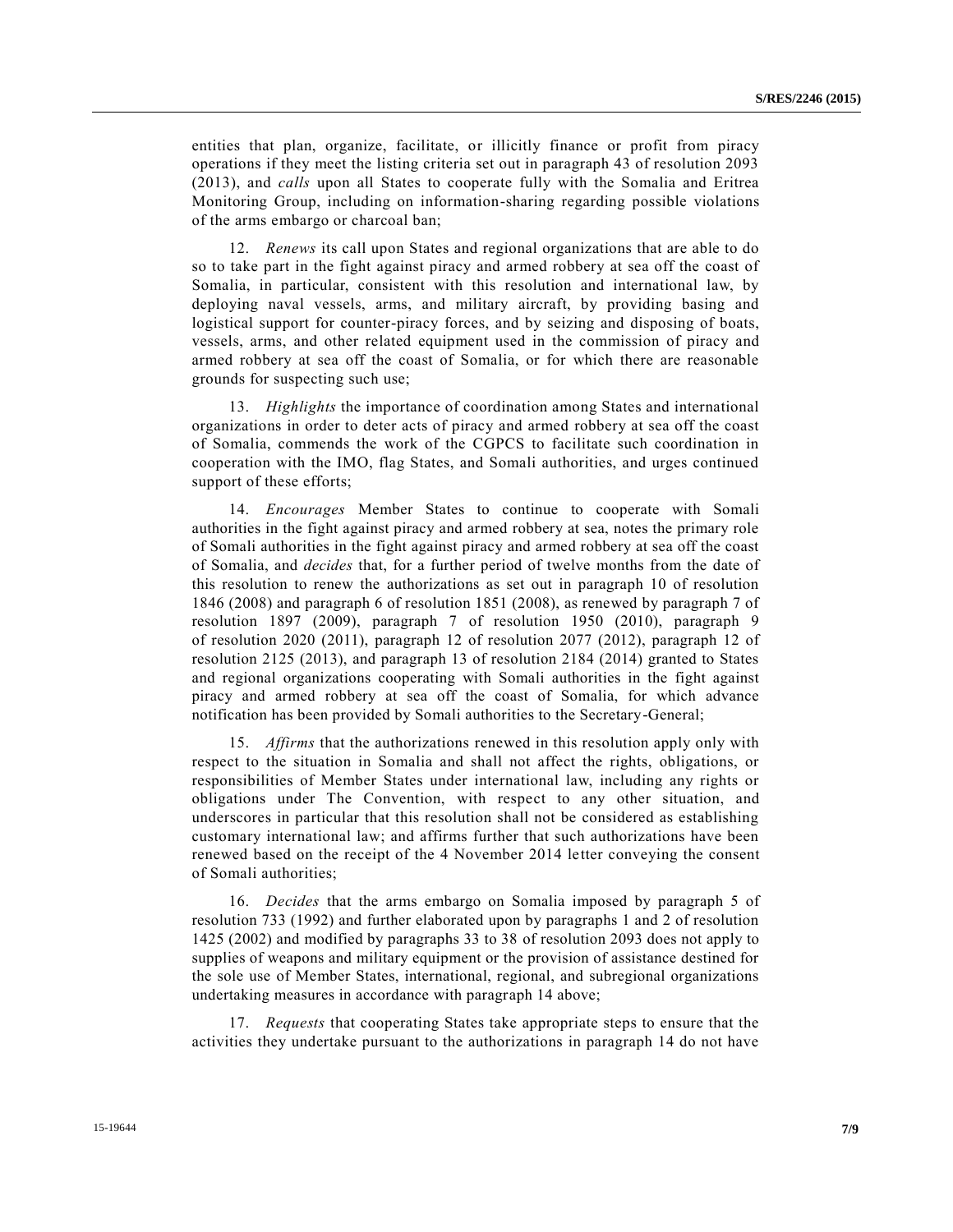the practical effect of denying or impairing the right of innocent passage to the ships of any third State;

18. *Calls upon* all States, and in particular flag, port, and coastal States, States of the nationality of victims and perpetrators of piracy and armed robbery, and other States with relevant jurisdiction under international law and national legislation, to cooperate in determining jurisdiction and in the investigation and prosecution of all persons responsible for acts of piracy and armed robbery off the coast of Somalia, including key figures of criminal networks involved in piracy who plan, organize, facilitate, or illicitly finance or profit from such attack, consistent with applicable international law including international human rights law, to ensure that all pirates handed over to judicial authorities are subject to a judicial process, and to render assistance by, among other actions, providing disposition and logistics assistance with respect to persons under their jurisdiction and control, such as victims, witnesses, and persons detained as a result of operations conducted under this resolution;

19. *Calls upon* all States to criminalize piracy under their domestic law and to favourably consider the prosecution of suspected, and imprisonment of those convicted, pirates apprehended off the coast of Somalia, and their fac ilitators and financiers ashore, consistent with applicable international law, including international human rights law, and decides to keep these matters under review, including, as appropriate, the establishment of specialized anti-piracy courts in Somalia with substantial international participation and/or support as set forth in resolution 2015 (2011), and encourages the CGPCS to continue its discussions in this regard;

20. *Welcomes*, in this context, the UNODC Maritime Crime Programme's continued work with authorities in Somalia and in neighbouring States to ensure that individuals suspected of piracy are prosecuted and those convicted are imprisoned in a manner consistent with international law, including international human rights law;

21. *Encourages* the Federal Government of Somalia to accede to the United Nations Convention Against Transnational Organized Crime, as part of its efforts to target money laundering and financial support structures on which piracy networks survive;

22. *Urges* all States to take appropriate actions under their existing domestic law to prevent the illicit financing of acts of piracy and the laundering of its proceeds;

23. *Urges* States, in cooperation with INTERPOL and Europol, to further investigate international criminal networks involved in piracy off the coast of Somalia, including those responsible for illicit financing and facilitation;

24. *Urges* all States to ensure that counter-piracy activities, particularly landbased activities, take into consideration the need to protect women and children from exploitation, including sexual exploitation;

25. *Urges* all States to share information with INTERPOL for use in the global piracy database, through appropriate channels;